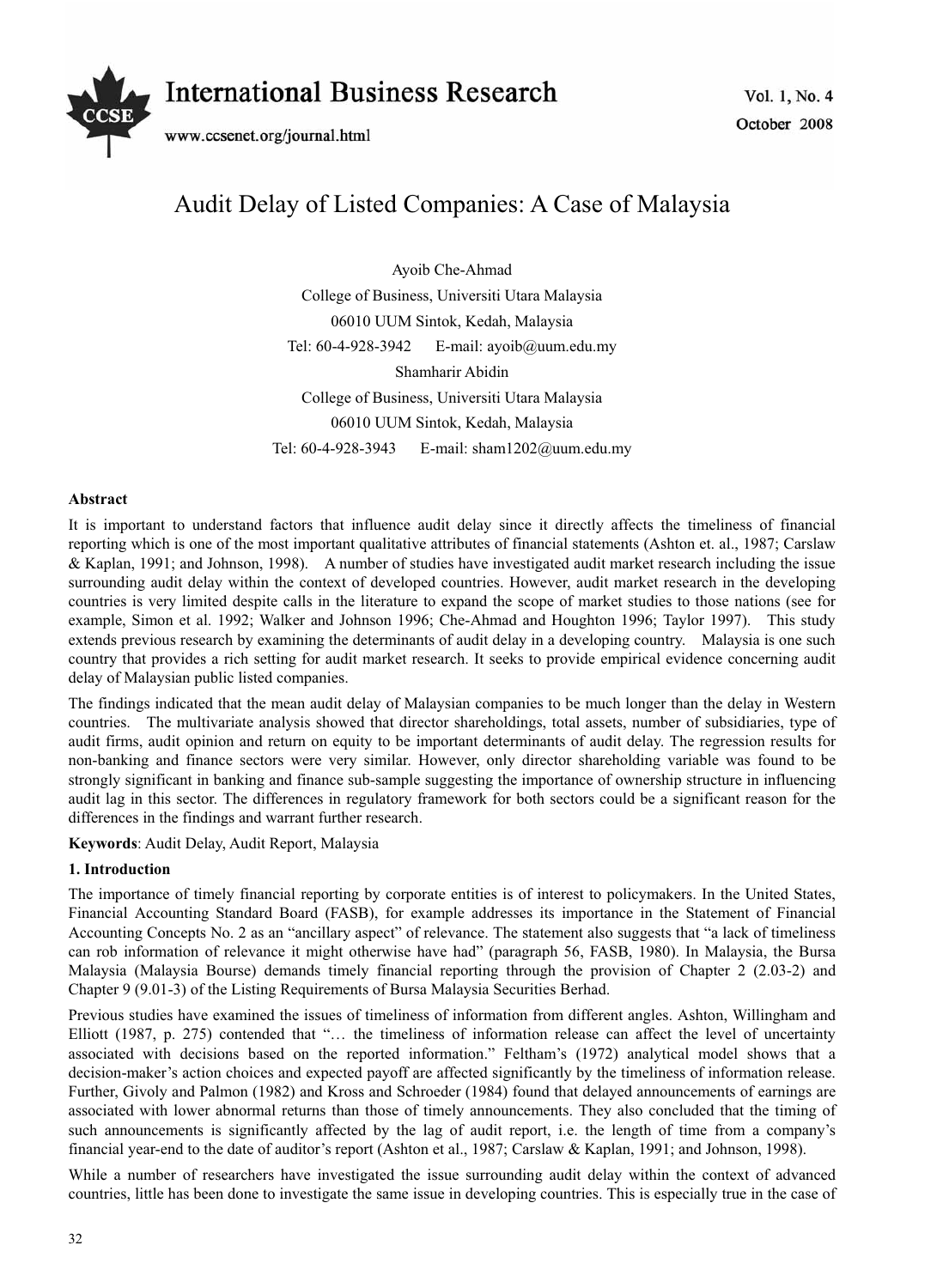countries with new capital markets and regulatory enforcements. This is continuing despite calls in the literature to expand the scope of market studies to those nations (see for example, Simon et al. 1992; Walker and Johnson 1996; Che-Ahmad and Houghton 1996; Taylor 1997). Further, Newton and Ashton (1989) suggested that a more refined analysis is needed to understand the cause of audit delay especially in different industries. Bamber et al. (1993) added a variable that classified companies into two namely financial and non-financial companies. They contended that financial sector represents a less complex auditee and therefore should experience shorter audit delay. It is also well known that financial companies are subject to different regulation and acts and are monitored closely by the regulators. The primary purpose of this study is to provide empirical evidence concerning audit delay of publicly listed Malaysian companies. Specifically, this study investigates factors that could influence the timeliness of annual reports and provides further evidence on the effect of client industry (i.e. financial vs. non-financial) on audit delay.

The remainder of this paper is structured as follows. The next section provides the background to regulatory requirements concerning financial reporting timeliness by critically reviewing prior studies. The third section considers the research design employed for this study. The fourth section discusses the empirical results. The final section suggests possible limitations of the paper and concludes the study.

#### **2. Background and Prior Studies**

The Malaysian Companies Acts 1965 requires the accounts of all public companies to be audited by a qualified accountant. In addition, the Bursa Malaysia also requires companies to comply with Chapter 9 the Listing Requirement. This section stipulates that the interval between the close of the financial year of the company and the issue of the printed annual report to the company's shareholders and the exchange shall not exceed six months. Companies breaching this section can be publicly reprimanded. The Bursa Malaysia views the delay of issuing audited annual report seriously and cautions directors of the companies about their responsibility to maintain appropriate standards of corporate responsibility and accountability. The delay of the report to be furnished to company's shareholders is of interest since it has a close association with the audit functions. This is because the financial statements cannot be issued until an audit has been duly performed and concluded (Johnson, 1998).

Weygandt, Kieso and Kimmel (1998, p. 518) explained that financial information is relevant to users if it can influence or make a difference to their decision. For the information to be relevant it must be timely, i.e. it must be available before it looses its capacity to influence a user's decisions. Ashton et al. (1987) examined a sample of 488 companies that were Peat Marwick Mitchell & Co, US clients for 1981. Using 14 variables (some of which are not publicly available), they found that the length of audit delay is significantly longer for companies that i) are categorized as nonfinancial, ii) have received qualified audit opinion, iii) have a fiscal year-end in December, iv) are non-listed companies, v) have poor internal controls, vi) rely on less complex data-processing technology, and vii) have a greater relative amount of audit work performed after year-end. Overall, the mean audit delay for the sample was reported at 62.5 days.

Ashton, Graul and Newton (1989) found that mean audit delays are associated with the type of industry, in that the financial clients have been found to have a shorter audit delay than the non-financial clients. This finding is consistent with Ashton et al. (1987). Ashton et al. (1989) also found that longer audit delay has a positive relationship with financial losses and the existence of extraordinary items. Surprisingly, Ashton et al. (1989) found that clean audit opinions were associated with longer audit delay. Although, the result is contrary to Ashton et al. (1987), they did not offer any explanation for the unexpected result.

Newton and Ashton (1989) studied the relationship between audit delay and audit firm structure for 300 Canadian firms. They found that longer audit delay was significantly associated with smaller clients, non-financial clients, existence of extraordinary items and structured audit firms. On average, the delay of audit report was recorded at 54 days. Carslaw and Kaplan (1991) examined New Zealand public listed companies using a model that is based on Ashton et. al (1987). In the study, they tested two hypothesis variables, namely, company ownership and debt proportion. Although the results were in the predicted directions for both variables, the results were not consistent for different datasets in terms of statistical significance. Debt proportion for example, was significant in 1988 but not in 1987. With respect to company ownership, a significant effect was only found for 1987, but not in 1988.

Whittred (1980) examined the effect of audit qualification on the timeliness of corporate annual report by using a univariate relationship test approach. The result of the study indicated that "first time" qualifications delay the release of companies' preliminary profit and the distribution of corporate annual report. This is due to an increase in the year-end time taken to complete the audit and also an increase in auditor-client negotiation time as a result of impending qualification. In general, the study concluded that "… the more serious the qualification, the greater the delay" (Whittred, 1980, p. 576).

### **3. Research Design**

The sample considered in this study consists of all publicly held Malaysian companies, which were listed on both the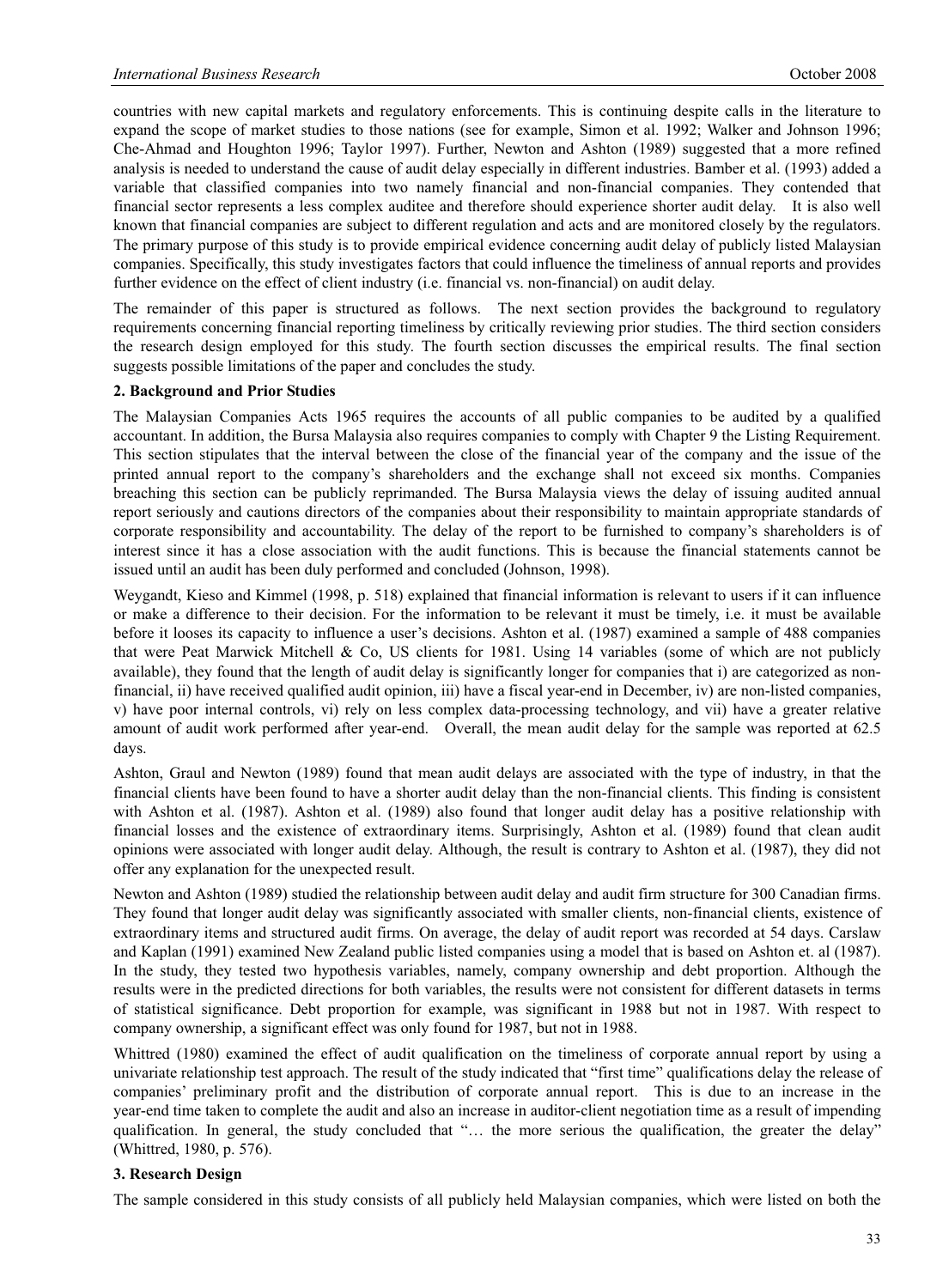Main Board and the Second Board of the Bursa Malaysia (formerly known as Kuala Lumpur Stock Exchange), as at 31 December 1993. Data are extracted from corporate annual reports with the financial year ending in the same year. The year 1993 was chosen since the economic and political environments were stable during the period.

Analysis of the dataset was conducted using the following model of audit delay. The model is replicated and extended from the one employed by Carslaw and Kaplan (1991).

# **LDELAY** =  $\alpha + \beta_1$  FIN +  $\beta_2$ **LASSET** +  $\beta_3$ **LSUBS** +  $\beta_4$ **INVREC** +  $\beta_5$ **LEV** +  $\beta_6$ **ROE** +  $\beta_7$  **DIRSH** +  $\beta_8$  **BSIX** +  $\beta_9$  **BUSY** +  $\beta_{10}$  **COPINION** +  $\beta_{11}$  **CHANGE** +  $\epsilon$

Where (expected sign in parenthesis):

| <b>LDELAY</b>         | $=$ Log <sub>10</sub> of number of days from the financial year-end to the date of audit<br>report.                                                                                        |
|-----------------------|--------------------------------------------------------------------------------------------------------------------------------------------------------------------------------------------|
| $FIN(-)$              | = Industry classification represented by a dummy variable: "1" for<br>financial (banks, finance, insurance, and securities and investment<br>sectors) and "0" for non-financial companies. |
| LASSET <sub>(-)</sub> | $=$ Log <sub>10</sub> total assets of company as a proxy to measure company size                                                                                                           |
| LSUBS $(+)$           | $=$ Log <sub>10</sub> number of subsidiaries $+1$ (including the holding company)                                                                                                          |
| INVREC $(+)$          | = Total of inventory and receivables divided by total assets. Note that for<br>financial companies, this includes trade bills, bills receivables, advances<br>to customers and lendings.   |
| LEV $(+)$             | = Proportion of long-term debt (excluding deferred tax) to total equity.                                                                                                                   |
| $ROE(-)$              | = Proportion of net profit to shareholders' equity                                                                                                                                         |
| $DIRSH (+)$           | = Ratio of client's directors' shareholding (based on the number of<br>common shares held by the directors divided by the total number of<br>common share outstanding).                    |
| $BSIX(-)$             | = Type of company auditor, represented by a dummy variable: "1" for the<br>auditors and "0" for others.<br>Big-Six                                                                         |
| $BUSY (+)$            | = A dummy variable coded "1" for companies with financial year date<br>between 31 December to 31 March, "0" otherwise.                                                                     |
| COPINION (+)          | = Audit opinion issued by auditor, represented by a dummy variable: "1"<br>for companies with qualified opinion and "0" for those with unqualified<br>opinion.                             |
| CHANGE $(+)$          | $=$ A dummy variable coded "1" if the incumbent auditor is a new auditor<br>and "0" otherwise.                                                                                             |
| ε                     | = Error term assumed to be normally distributed with constant variance.                                                                                                                    |

## *3.1 Variable discussion*

Unique aspects of different industries are likely to affect the relative length of time to complete an audit. Financial companies are expected to experience shorter audit delay due to the fact that such companies have little or no inventory (Ashton et. al. 1989; Carslaw and Kaplan, 1991). In addition, the accounting systems of the financial services industry are generally highly centralized and automated (Bamber et. al. 1993). In the case of Malaysia, it was found that more than 70% of financial companies depend heavily on computer in their day-to-day operations (Basariah, Mahamad and Shamharir, 2000). These two facts (i.e. less inventories and highly automated system) reduce the audit coverage as the inventory segment represents the most difficult area to audit (Carslaw and Kaplan, 1991) and the centralized and automated accounting systems mean less diverse transactions. In addition, the banking industry is also governed separately by the Bank Negara (Central Bank).

Another important determinant of audit delay is company size. Normally, total assets have been used to measure size of company in previous studies of audit delay. The variable was found to have a negative relationship with audit delay (see for example, Carslaw and Kaplan, 1991; and Newton and Ashton, 1989). It was contended that several factors account for this relationship. For example, it is commonly known that big companies normally have reliable internal control, which in turn would reduce the propensity for financial statement error. Hence, auditors are likely to rely more on the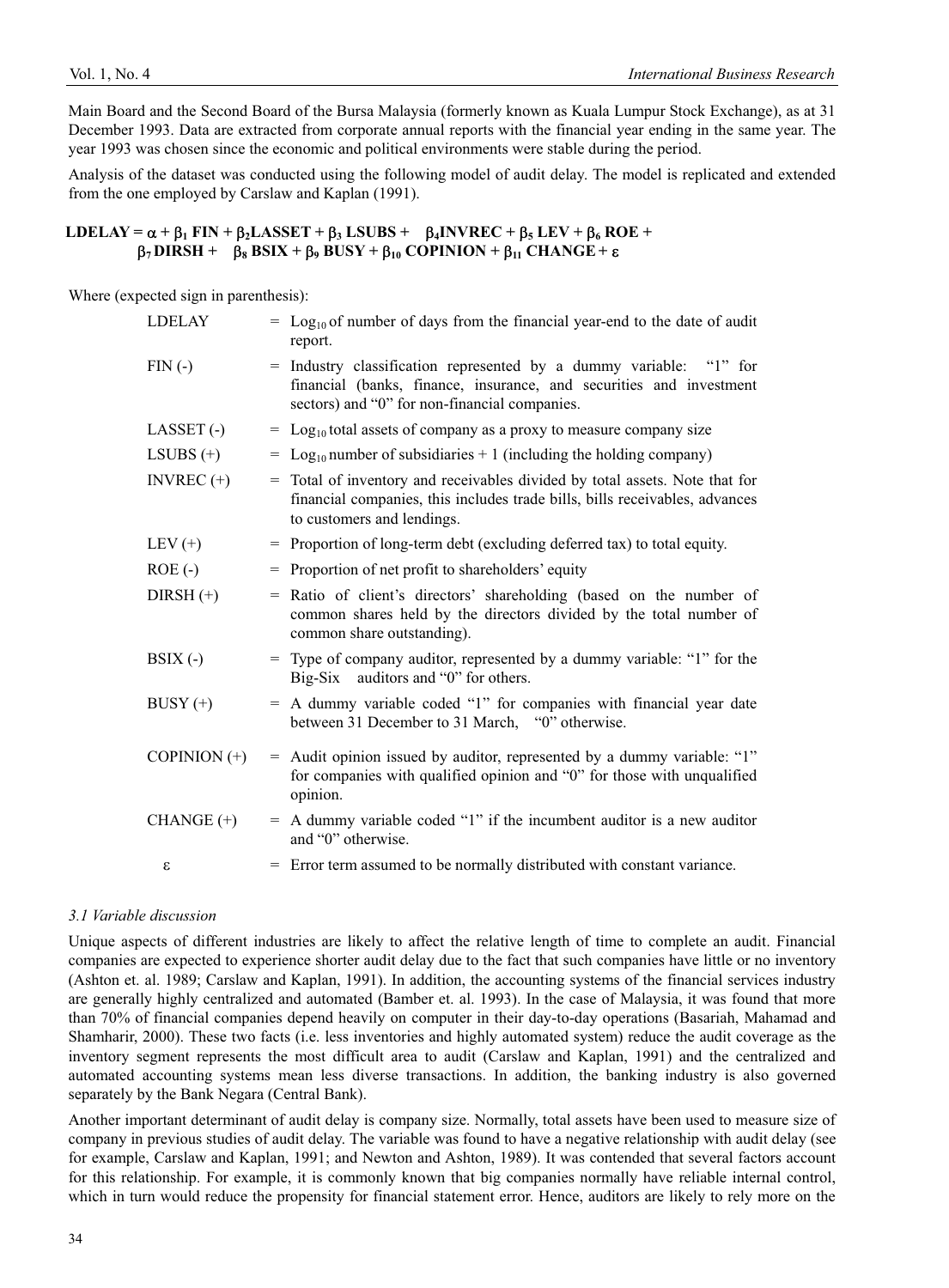client's internal control, which in turn will reduce the extent of audit substantive test.

Similar relationship is expected between complexities of the companies and timeliness of financial reporting. Due to a client's diversified business operations, an auditor of a client-company with a large number of subsidiaries is expected to utilize additional time. It is expected that as complexity of the client increases, the auditor will spend more time to complete the audit task.

Another measure of complexity is the ratio of inventory and receivables to total assets. The variable should be positively related to audit delay. A larger proportion of receivables and inventory requires more audit effort for verification of balances in the balance sheet and hence a need for longer time.

Carslaw and Kaplan (1991) suggested that auditing of a company with a high proportion of debt to assets consumes more time than a company with a relatively low proportion of debt. One of the reasons is the fact that a company with a high proportion of debt to total assets tends to be associated with financial distress and ultimately the greater likelihood of bankruptcy. In this study, the proportion of long-term debt (excluding deferred tax) to total equity is included in the model. The amount of long-term debt may also raise the agency costs as suggested by Jensen and Meckling (1976) and this is likely to increase the audit efforts and hence, the length of the audit engagement.

The auditor is likely to perform his audit task more cautiously if the profitability of the client is low due to higher business risk. As the auditor performs the audit cautiously and thoroughly, the audit delay is expected to be longer as compared with the audit of companies with higher profitability. ROE is used to proxy for profitability in this study.

Audit delay literature (see for example, Ashton, et al. 1987; Carslaw and Kaplan, 1991; and Bambers et al. 1993) suggests that companies with a high level of manager ownership are likely to experience longer lag due to less pressure for timely information release. This is because the owner managers already have easy access to the information.

The size of audit firms is likely to affect audit delay. Large audit firms have a greater propensity to complete audits in a shorter time due to their greater resources compared with smaller firms (Carslaw and Kaplan, 1991). These firms are likely to develop audit specialization and expertise in certain areas and industries, which in turn will result in audit works being performed more efficiently. Following previous studies, a dichotomous variable is used to identify large audit firms (previously defined as Big Six, but now Big Four auditors).

A company that has a financial year-end similar to the others is expected to experience longer audit delay. This is due to the fact that a large number of audits with the same financial year-end date may cause scheduling problems for the auditor (Carslaw and Kaplan, 1991) and also a shortage in audit personnel to be assigned in each audit engagements.

Bamber et al. (1993) argued that the qualified opinions are not likely to be issued until the auditor has spent considerable time and effort in performing additional audit procedures. Moreover, companies always view audit qualified opinion as "bad news" and might not respond to the auditor's request promptly. It is a symptom of auditor-management conflict that would also increase audit delay (Carslaw and Kaplan, 1991).

Similar relationship is expected when companies change their auditor. The new auditor is likely to spend more time on audit work in order to study and understand their new clients compared with existing clients.

### **4. Results**

There were 413 companies listed on the Bursa Malaysia as of 31 December 1993. However, after excluding several companies for various reasons, only 343 companies were selected to form the final sample. (Note 1)

The next section reports the descriptive statistics related to the sample companies followed by a section that explains the results of the multivariate test. Further, we provide additional tests by splitting the sample into two sub-samples namely, financial companies and non-financial companies.

#### *4.1 Descriptive statistics*

Table 1 shows the descriptive statistics for sample companies during the period under study. The mean audit delay was 114 days with a minimum delay of 20 days. The longest delay was reported to be 442 days. Only nine companies were found to have audit lag of more than 180 days and this might violate the Bursa Malaysia rule with regards to the minimum submission period of six months. Compared with the delays in other countries, namely, the USA; 62.5 days (Ashton et al., 1987), Canada; 54 days (Newton and Ashton, 1989) and New Zealand; 87.7 days (Carslaw and Kaplan, 1991), the mean period of audit delay for Malaysian companies seems to be longer. Part of the reason could be due to lack of auditors in Malaysia and/or perhaps weak enforcement from the regulatory bodies. Meanwhile, the mean total asset was MYR1.14 billions with the standard deviation of about MYR3.81 billions.

As expected, the Big-Six audit firms were dominant in the Malaysian audit market for public listed companies. The market-share of these "first-tier firms" was reported to be 77.3%, leaving less than 25% of companies to the non Big-Six firms. More than 70% of the companies were audited during the busy season, i.e. December through May. Meanwhile only 4.1% of the companies changed their auditor in 1993 and the same percentage of companies was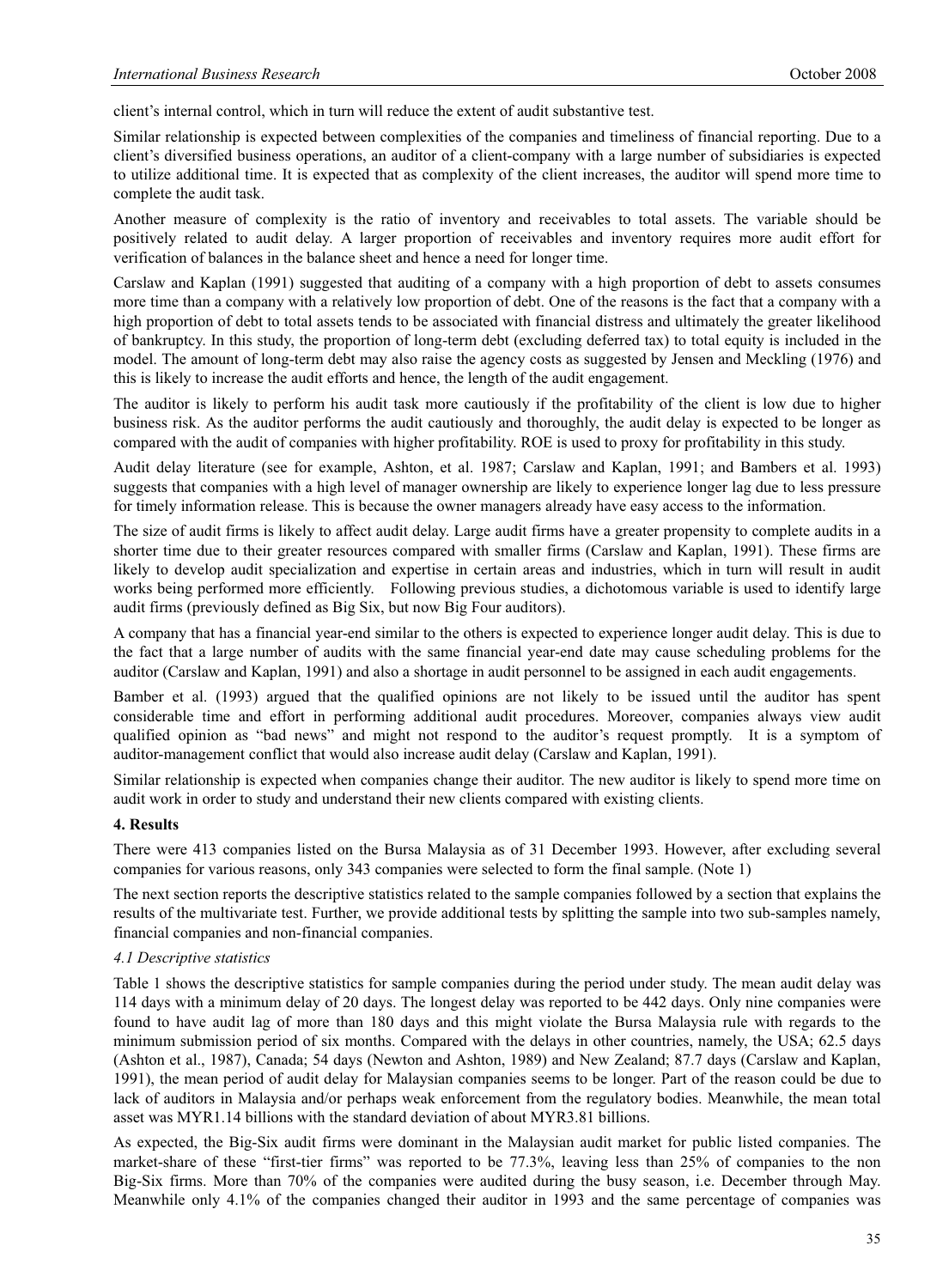reported to receive qualified audit opinion.

## *4.2 Multivariate results*

To investigate the multivariate relationship between independent and dependent variables, we performed an OLS regression. Following the method of previous studies, audit delay, total assets and numbers of subsidiaries were transformed using the natural log function. Table 2 exhibits the regression results for all variables. (Note 2)

Six out of eleven independent variables were significantly associated with LDELAY in the predicted directions. Four variables (LASSET, DIRSH, LSUBS and ROE) were highly significant at the one-percent level. Large companies tend to have strong internal control systems that are relied upon by auditors and this is reflected by less audit work. Similarly, less profitable companies are more risky and need additional audit work. The same can be said for complex companies that need additional scrutiny. As expected, the higher the directors' interest in the company, the higher the audit delay. This is because timely financial reports are less crucial for companies with high director shareholdings since the directors are likely to have easy access to the company information. The result is consistent with that of Carslaw and Kaplan (1991). COPINION and BSIX were significant at the five-percent significance level. (Note 3) As indicated earlier, auditors need more time to audit companies that are issued qualified opinions. As expected large audit firms (BSIX) were associated with less audit delay. This may be due to greater resources owned by large firms such as adequate qualified staff that reduce the time taken to complete the audit works. Although the direction of the association between FIN variable and the delay is as expected, the model however, shows no significant relationship between financial companies and the audit delay. Note that the model  $R^2$  is 19.5% and the F-Ratio is significant at less than one-percent. (Note 4)

## *4.3 Financial and non-Financial Companies*

To provide further evidence on the role of FIN on audit delay, we split the sample into two sub-samples and performed multiple regressions on each sample. Table 3 below presents the descriptive statistics of the non-financial and financial subsamples. The mean audit delay of 105.97 days of the financial sector is approximately a week shorter than that of the non-financial subsample. Financial subsample companies were found to own more assets as well as greater ROE. The Big Six audited 72% of the financial companies and 78% of non-financial companies while 82% of the financial companies were audited during the busy season as opposed to 69% in the non-financial sector. Additionally, the non-financial companies have recorded fewer inventories and receivables as well as fewer ROE. They also received fewer qualified audit opinions and experienced fewer auditor changes.

Table 4 exhibits the results of OLS regressions of the two subsamples. For the non-financial subsample, the six variables that significantly affected audit delay in the overall sample were also significantly affected audit delay during the year under study in the predicted directions. In fact, the results were identical to the results of the full sample in terms of statistical significance. Note that the  $R^2$  is about 20% and the F-ratio is significant at less than one-percent significant level.

On the other hand, the result for the financial subsample is somewhat different. Except for DIRSH, LSUBS and COPINION, the other variables were no longer significantly associated with audit delay. Only DIRSH was statistically significant at the one percent level while LSUBS and COPINION were weakly significant at the ten-percent level. Interestingly, the  $R^2$  is relatively high with about 28% of the variations are explained by the model. The F-ratio is also significant at less than four percent. The results suggest that there may be other variables that are not incorporated in the model for financial companies and that may have resulted in omitted variable errors. As well, the differences in regulatory framework for both subsamples could be one reason for the differences in the findings and this warrant further research.

## **5. Conclusions**

The present study has sought to explain the determinants of audit delay in a Malaysian environment. The results were broadly consistent with previous studies done in Western countries. Size, complexities, directors' shareholdings, the size of auditor, audit opinion and the profitability of the companies are the major determinants of audit delay. The same results were also found in non-banking and finance sector. However, only directors' shareholdings was found to be significantly associated with audit delay at a one-percent significant level while client complexities and audit opinion were significant at the ten-percent level. Differences in regulatory framework were offered as one of the possible causes for the differences.

There are possible limitations to the design described in this study, especially regarding the measurement of directors' interest. The interests of the directors are disclosed in the director's report. However, the data may not reflect the accurate percentage of ownership as both direct and indirect shareholdings are included in total interests in many cases. Furthermore, the presence of institutional shareholders and the use of nominee companies to register shareholdings may also add noise to the analysis. However, the new amendments to the Companies Act 1965 provide clear definitions of what constitutes the "interest(s) in shares" (Cheong, 1990). Substantial penalties imposed for nondisclosure or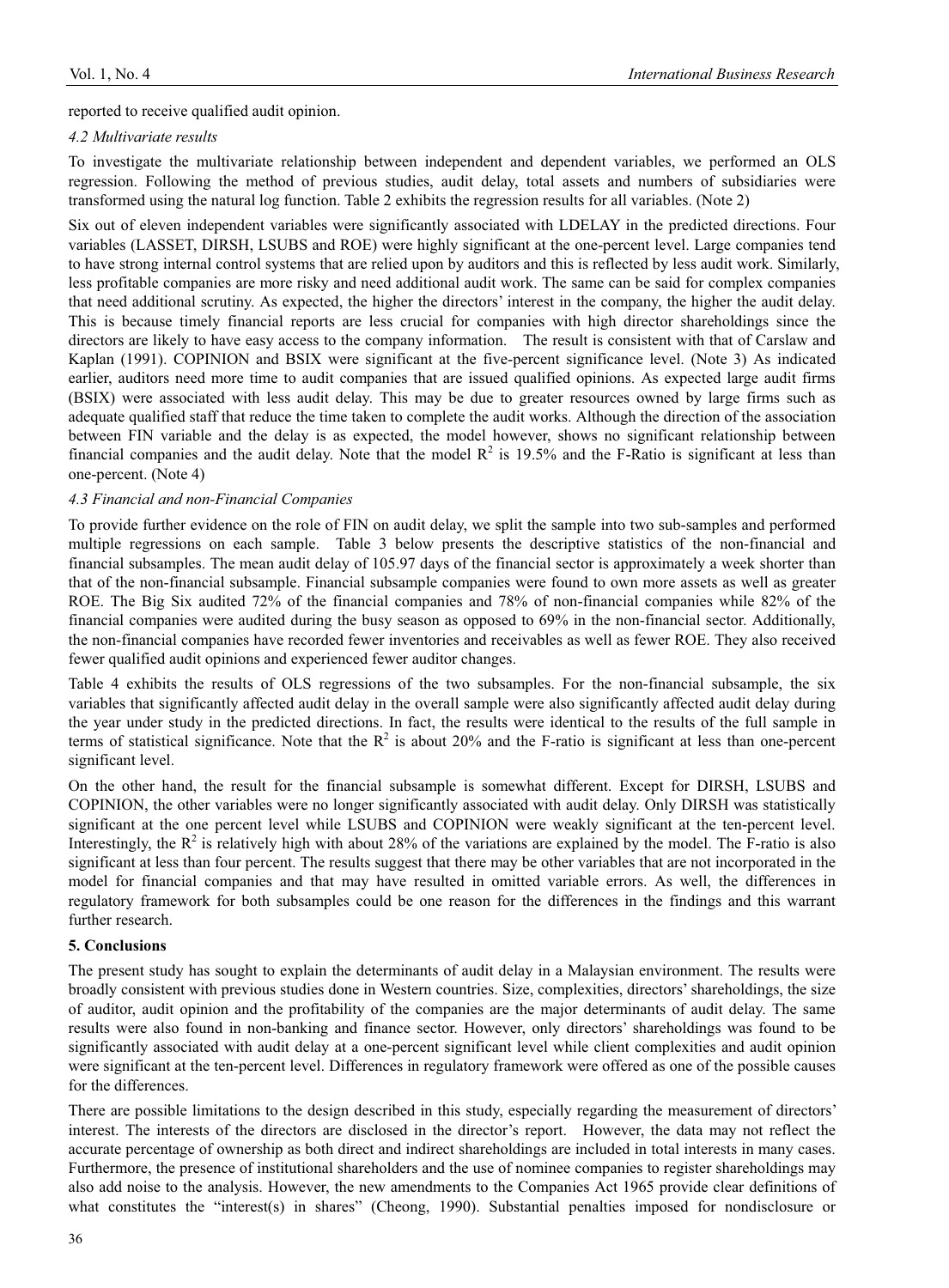inaccurate financial disclosures are likely to minimise the inaccuracy of the data.

### **References**

Ashton, R., J. Willingham, and R. Elliott, (1987) Empirical Analysis of Audit Delay. *Journal of Accounting Research*  (autumn). pp. 275-292.

Ashton, R., P. Graul, and J. Newton. (1989) Audit Delay and the Timeliness of Corporate Reporting*. Contemporary Accounting Research* (Spring). pp. 657-673.

Bamber ,E., L. Bamber, and M. Schoderboek. (1993) Audit Structure and Other Determinants of Audit Report Lag: an Empirical Analysis. Auditing: A Journal of Practice & Theory, 11(1): pp 1-23.

Basariah, S, T. Mahamad, and A. Shamharir (2000) Computer Crime and Security: A Survey of Financial Institutions in Malaysia*,* Paper Presented at *Seminar on Accounting and Information Technology*, 13 – 14 November 2000, Convention Centre, Universiti Utara Malaysia.

Carslaw, C. and S. Kaplan. (1991). An Examination of Audit Delay: Further Evidence from New Zealand. *Accounting and Business Research* (Winter). pp. 21-32.

Che-Ahmad, A. and K.A. Houghton. (1996). Audit Fee Premiums to Big Eight Firms: Evidence from the Medium-Size UK Auditees. *Journal of International Accounting, Auditing and Taxation*, 5(1): pp. 53-72.

Cheong, S. (1990). *Corporate Groupings in the KLSE*. Petaling Jaya, Malaysia: Modern Law Publishers & Distributors.

Cook, R. D. and S. Weisberg. (1982). *Residuals and Influence in Regression*. New York: Chapman & Hall.

Financial Accounting Standards Board. (1980). *Statement of Financial Accounting Concepts No. 2, Qualitative Characteristics of Accounting Information.* Stanford, CT: FASB.

Feltham, G.A. Information Evaluation. *Studies in Accounting Research*, no. 5, Sarasota, Fla,: American Accounting Assn., 1972.

Givoly, D., and Palmon. (1982) Timeliness of Annual Earnings Announcements: Some Empirical Evidence. *The Accounting Review* (July). pp. 486-508.

Jensen, M. C. and W. H. Meckling. (1976). Theory of the Firm: Managerial Behavior, Agency Costs and Ownership Structure. *Journal of Financial Economics*, 3(4), (October): 305-360.

Johnson, L, E. Further Evidence on the Determinants of Local Government Audit Delay. (1998). *Journal of Public Budgeting*, *Accounting and Financial Management*, 10(3), pp. 375-379.

Kross, W., and D.A. Schroeder (1984). An Empirical Investigation Of The Effect Of Quarterly Earnings Announcement Timing On Stock Returns. *Journal of Accounting Research* (Spring). pp. 153-76.

Newton, J. and R. Ashton. (1989). The Association Between Audit Technology and Audit Delay. *Auditing: A Journal of Practice and Theor*y (Supplement). pp. 20-37.

Ramsey, J. B. (1969). Tests For Specification Error In Classical Linear Least Squares Regression Analysis. *Journal of the Royal Statistical Society*. Series B 31, pp. 350-371.

Simon, D.T., S. Teo and G. Trompeter. (1992). A Comparative Study of the Market for Audit Services in Hong Kong, Malaysia and Singapore, *International Journal of Accounting*, 27: pp. 234-240.

Taylor, M.H. (1997). The Market for Audit Services in Japan, *Pacific Accounting Review*, 9(2): pp. 59-74.

Walker, K.B. and E.N. Johnson. (1996). A Review and Synthesis of Research on Supplier Concentration, Quality and Fee Structure in Non-U.S. Markets for Auditor Services, *International Journal of Accounting*, 31 (1): pp. 1-18.

Weigandt, Kieso and Kimmel. (1998) *Accounting Principles*, 5<sup>th</sup> ed., John Wiley and Sons, Inc.

Whittred, G. (1980). Audit Qualification and the Timeliness of Corporate Annual Reports. *The Accounting Review* (October), pp 563-577.

#### **Notes**

Note 1. Out of 70 companies excluded, 44 were newly listed companies, 15 changed the corporate financial year-end, one company was under suspension from the Bursa Malaysia, and 11 companies did not have sufficient data for the study.

Note 2. The (robust) results were corrected for heteroscedasticity based on the method of Cook and Weisberg (1993). Note that the results were almost identical to the (uncorrected) original regression results in terms of significant variables and the signs of variables. The R-squared and the F-Statistics were also similar. The regression specification error test (Ramsey, 1969) indicated no specification problem.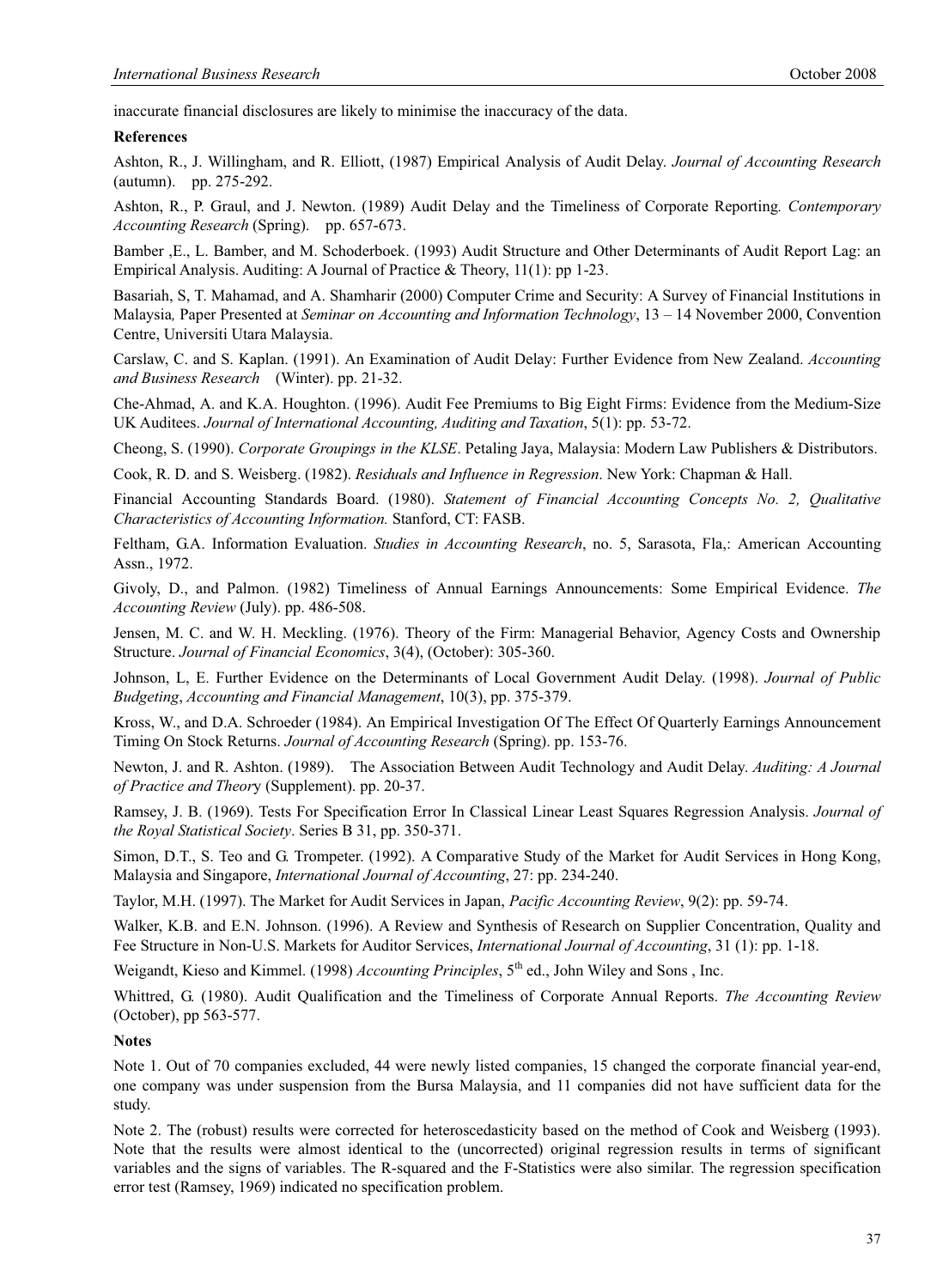Note 3. The variables Inflation Factor (VIF) for all variables were not more that 2.5 and were not likely to pose a multicollinearity problem. However, since LSUBS and LASSET were found to be correlated with 0.55 and significant (1-tailed) at 1%, additional regressions were carried out by first dropping the variable LASSET and then the variables LSUBS. The results suggested that there was no change in signs, size or significant levels of the remaining variables. Hence, multicollinearity should not pose any problem in interpreting the results.

Note 4. The robust estimate of the regression results using STATA statistical software did not produce adjusted  $\mathbb{R}^2$ .

| <b>Variable</b>           | Mean         | <b>SD</b>    | %     |
|---------------------------|--------------|--------------|-------|
| <b>AUDIT DELAY (days)</b> | 114.45       | 39.06        |       |
| TOTAL ASSETS*             | 1,135,707.74 | 3,808,087.57 |       |
| <b>DIRSH</b>              | 0.36         | 0.36         |       |
| <b>LEV</b>                | 0.07         | 0.09         |       |
| <b>LSUBS</b>              | 0.93         | 0.52         |       |
| <b>INVREC</b>             | 0.29         | 0.23         |       |
| <b>ROE</b>                | 0.25         | 0.33         |       |
| <b>FIN</b>                |              |              | 11.40 |
| <b>COPINION</b>           |              |              | 4.10  |
| <b>BSIX</b>               |              |              | 77.30 |
| <b>BUSY</b>               |              |              | 70.30 |
| <b>CHANGE</b>             |              |              | 4.10  |

Table 1. Descriptive statistics for the dependent and variables (n=343)

\*The figure is stated in RM '000

|  | Table 2. Results of OLS Regression (Robust) for 1993 $(n=343)$ |  |  |
|--|----------------------------------------------------------------|--|--|
|  |                                                                |  |  |

| Variable        | Expected  | Coef.    | Robust     | t-statistics    |
|-----------------|-----------|----------|------------|-----------------|
|                 | Sign      |          | Std. Error |                 |
|                 |           |          |            |                 |
| <b>FIN</b>      |           | $-0.005$ | 0.039      | $-0.123$        |
| <b>LASSET</b>   |           | $-0.058$ | 0.019      | $-3.074$        |
| <b>LSUBS</b>    | $^{+}$    | 0.061    | 0.020      | ***<br>3.020    |
| <b>INVREC</b>   | $^{+}$    | $-0.021$ | 0.038      | $-0.535$        |
| <b>LEV</b>      | $^{+}$    | $-0.013$ | 0.081      | $-0.155$        |
| <b>ROE</b>      |           | $-0.075$ | 0.022      | ***<br>$-3.408$ |
| <b>DIRSH</b>    | $^{+}$    | 0.073    | 0.022      | ***<br>3.375    |
| <b>BSIX</b>     |           | $-0.033$ | 0.017      | $-1.944$        |
| <b>BUSY</b>     | $^{+}$    | 0.003    | 0.016      | 0.170           |
| <b>COPINION</b> | $^{+}$    | 0.077    | 0.036      | **<br>2.130     |
| <b>CHANGE</b>   | $^{+}$    | 0.038    | 0.039      | 0.989           |
| Constant        | $+/-$     | 2.311    | 0.098      | ***<br>23.501   |
| F-ratio         | $9.00***$ |          |            |                 |
| R-squared       | 0.195     |          |            |                 |

\*\*\* Significant at 1 percent level (one-tailed where signs are expected, two-tailed otherwise)

\*\* Significant at 5 percent level (one-tailed where signs are expected, two-tailed otherwise)

\* Significant at 10 percent level (one-tailed where signs are expected, two-tailed otherwise)